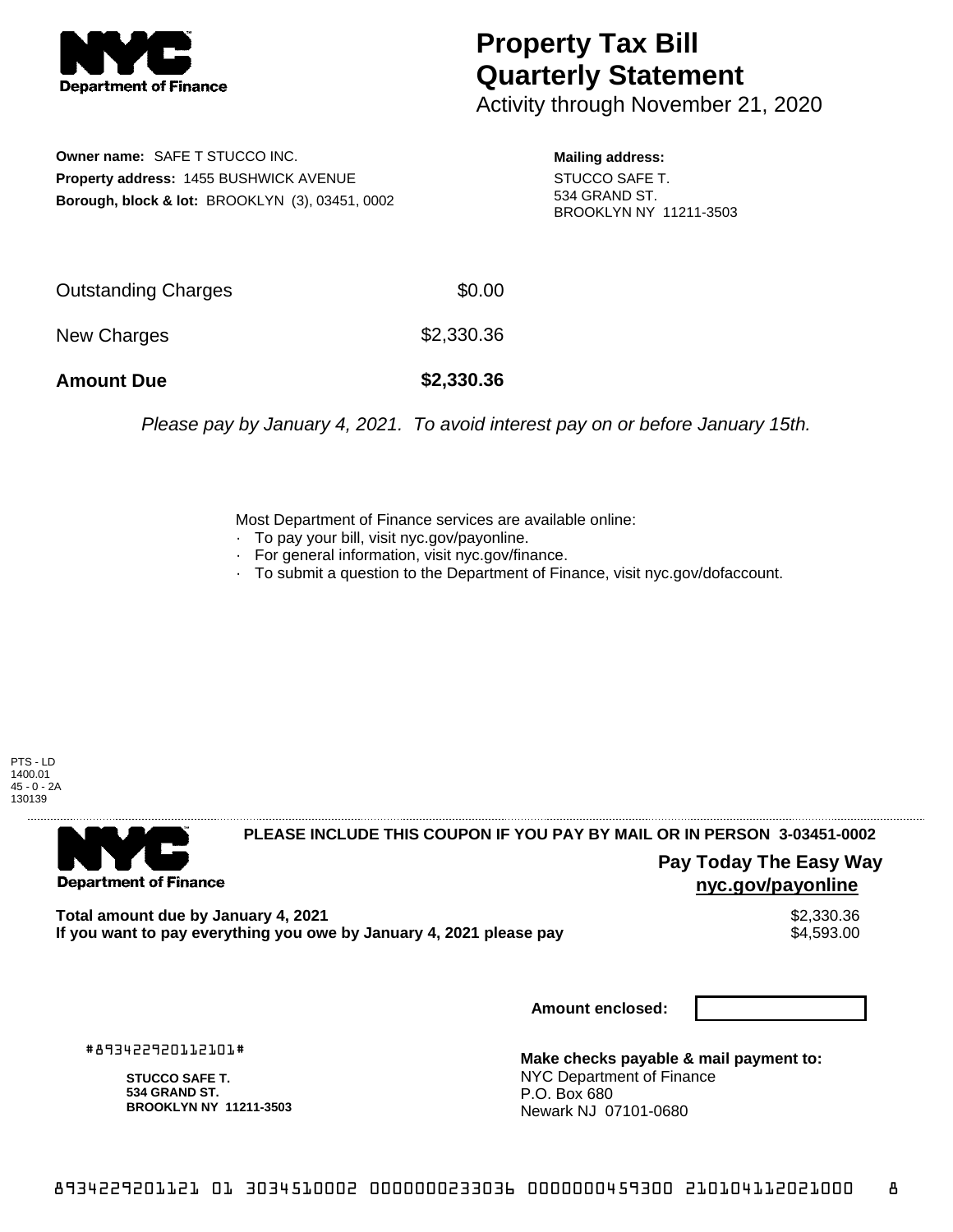

| <b>Previous Charges</b>                                                                                                                                           |                               |                           | Amount<br>\$0.00        |
|-------------------------------------------------------------------------------------------------------------------------------------------------------------------|-------------------------------|---------------------------|-------------------------|
| Total previous charges including interest and payments                                                                                                            |                               |                           |                         |
| <b>Current Charges</b>                                                                                                                                            | <b>Activity Date Due Date</b> |                           | <b>Amount</b>           |
| Finance-Property Tax<br><b>Adopted Tax Rate</b>                                                                                                                   |                               | 01/01/2021                | \$2,347.92<br>$$-77.56$ |
| <b>Rent Stabilization</b>                                                                                                                                         | # Apts                        | <b>RS</b> fee identifiers |                         |
| <b>Rent Stabilization Fee- Chg</b>                                                                                                                                | 3                             | 01/01/2021<br>36694100    | \$60.00                 |
| <b>Total current charges</b>                                                                                                                                      |                               |                           | \$2,330.36              |
| <b>Tax Year Charges Remaining</b>                                                                                                                                 | <b>Activity Date Due Date</b> |                           | Amount                  |
| Finance-Property Tax<br><b>Adopted Tax Rate</b>                                                                                                                   |                               | 04/01/2021                | \$2,347.92<br>$$-77.56$ |
| Total tax year charges remaining                                                                                                                                  |                               |                           | \$2,270.36              |
| If you want to pay everything you owe by January 4, 2021 please pay                                                                                               |                               | \$4,593.00                |                         |
| If you pay everything you owe by January 4, 2021, you would save:                                                                                                 |                               |                           | \$7.72                  |
| How We Calculated Your Property Tax For July 1, 2020 Through June 30, 2021                                                                                        |                               |                           |                         |
|                                                                                                                                                                   |                               | <b>Overall</b>            |                         |
| Tax class 2A - 4-6 Unit Residential Rental Bldg                                                                                                                   |                               | <b>Tax Rate</b>           |                         |
| Original tax rate billed<br>New Tax rate                                                                                                                          |                               | 12.4730%                  |                         |
|                                                                                                                                                                   |                               | 12.2670%                  |                         |
|                                                                                                                                                                   |                               |                           |                         |
|                                                                                                                                                                   |                               |                           | <b>Taxes</b>            |
|                                                                                                                                                                   |                               | \$75,296                  |                         |
|                                                                                                                                                                   |                               | \$75,296 x 12.2670%       |                         |
|                                                                                                                                                                   |                               | \$9,236.56                | \$9,236.56              |
| <b>Estimated Market Value \$931,000</b><br><b>Billable Assessed Value</b><br><b>Taxable Value</b><br><b>Tax Before Abatements and STAR</b><br>Annual property tax |                               |                           | \$9,236.56              |
| Original property tax billed in June 2020                                                                                                                         |                               |                           | \$9,391.68              |

## **Home banking payment instructions:**

- 1. **Log** into your bank or online bill pay website.
- 2. **Add** the new payee: NYC DOF Property Tax. Enter your account number, which is your boro, block and lot, as it appears here: 3-03451-0002 . You may also need to enter the address for the Department of Finance. The address is P.O. Box 680, Newark NJ 07101-0680.
- 3. **Schedule** your online payment using your checking or savings account.

## **Did Your Mailing Address Change?**

If so, please visit us at **nyc.gov/changemailingaddress** or call **311.**

When you provide a check as payment, you authorize us either to use information from your check to make a one-time electronic fund transfer from your account or to process the payment as a check transaction.